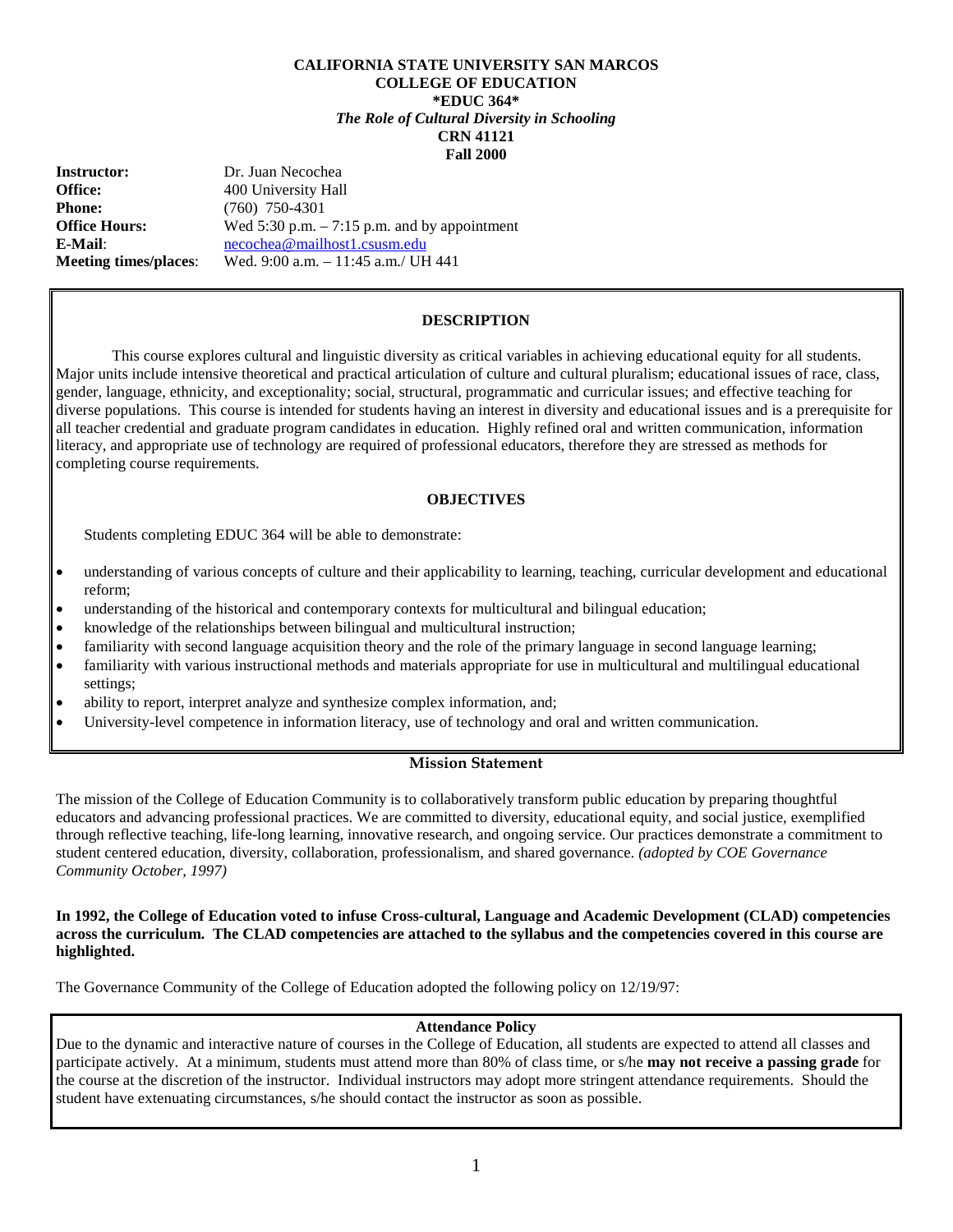The course deals with complex material processed in a variety of ways. Structured interactions, group processes, oral presentations, guided discussion of readings, and self-disclosure exercises are the norm. **Students are expected to have read assigned materials by the date indicated in the syllabus, and should be prepared to discuss readings individually or in variously structured groups.** The degree of your engagement in these processes forms the basis for points assigned. Due to the fast paced and highly interactive nature of the course, regular attendance and full participation are expected: teaching and learning is difficult (if not impossible) if one is not present for and engaged in the process. Therefore, College Policy is amplified as follows: 1. Missing more than 1 class meetings will result in the reduction of one letter grade. 2. Arriving late or leaving early on more than three occasions will result in the reduction of one letter grade. 3. Illness and emergency circumstances will be negotiated on a caseby-case basis. Students are expected to establish appropriate personal, academic and career-ladder priorities. These measures should not be considered punitive. Rather, they should be viewed as taking appropriate individual responsibility for one's own learning in a democratic, collaborative and reciprocal-learning environment.

#### **GRADING**

*Grading Scale:* A=90+, B=80-89, C+=77-79, C=73-76, C-=70-72, D+=67-69, D=63-66, D-=60-62, F=59 or lower. Students taking EDUC 364 as a prerequisite for teacher credential and graduate programs are reminded that the College requires completion of this course with a C+ or higher.

*Submission Schedule:* Work submitted within one week late will be reduced by one letter grade. Work received over one week late receives no credit (Individual exceptions due to emergencies will be negotiated on an individual basis).

*Grading Emphasis*:Each written assignment will be graded approximately 80% on content and context (detail, logic, synthesis of information, depth of analysis, etc.), and 20% on mechanics (grammar, syntax, spelling, format, uniformity of citation, etc.). All citations will use APA format.

#### **GENERAL CONSIDERATIONS**

*Outcomes and Standards:* The context for and scope of this course is aligned with standards for the Cross-cultural Language and Academic Development (CLAD) endorsement, as articulated by the California Commission on Teacher Credentialing, and as approved by the faculty of the College of Education. Further consideration has been given to the alignment of standards for multicultural education as articulated by the National Council for Accreditation of Teacher Education (NCATE), the Interstate New Teacher Assessment and Support Consortium (INTASC), and the National Board for Professional Teaching Standards (NBPTS). Emphasis is placed on learning outcomes (what you know and can demonstrate) rather than on inputs (putting in "seat time", meeting minimum criteria for assignments, checking off tasks and activities), and how these outcomes correspond to your potential to enhance student learning as a new teacher.

*Academic Honesty:* It is expected that each student will do his or her own work, and contribute equitably to group projects and processes. If there is any question about academic honesty, consult the University Catalog.

Appeals: Every student has the right to appeal grades, or appeal for redress of grievances incurred in the context of any course. Disputes may be resolved informally with the professor, or through the formal appeal process. For the latter, consult Dr. E. Oliver, Associate Dean.

*Ability*: Every student has the right to equitable educational consideration and appropriate accommodation. Students having differing ability (mobility, sight, hearing, documented learning challenges, first language/English as a second language) are requested to contact the professor at the earliest opportunity. Every effort will be made to accommodate special needs. Students are reminded of the availability of Disabled Student Services, the Writing Center, technology assistance in the computer labs, and other student support services available as part of reasonable accommodation for special needs students.

## **REQUIRED TEXTS**

Gollnick, D. & Chinn, P. C.. (1998). *Multicultural Education in a Pluralistic Society (5th Edition)*. Columbus, Ohio: Prentice Hall, Inc.

Spring, J. (1997). *Deculturalization and the Struggle for Equity (2<sup>nd</sup> Editon).* New York, NY: The McGraw-Hill Companies, Inc.

Kozol (1991) *Savage Inequalities.* New York: Harper-Collins

Hand-out: Leyba (1994). *Schooling and language minority students: A theoretical framework.* Los Angeles: Evaluation, Dissemination and Assessment Center, CSULA.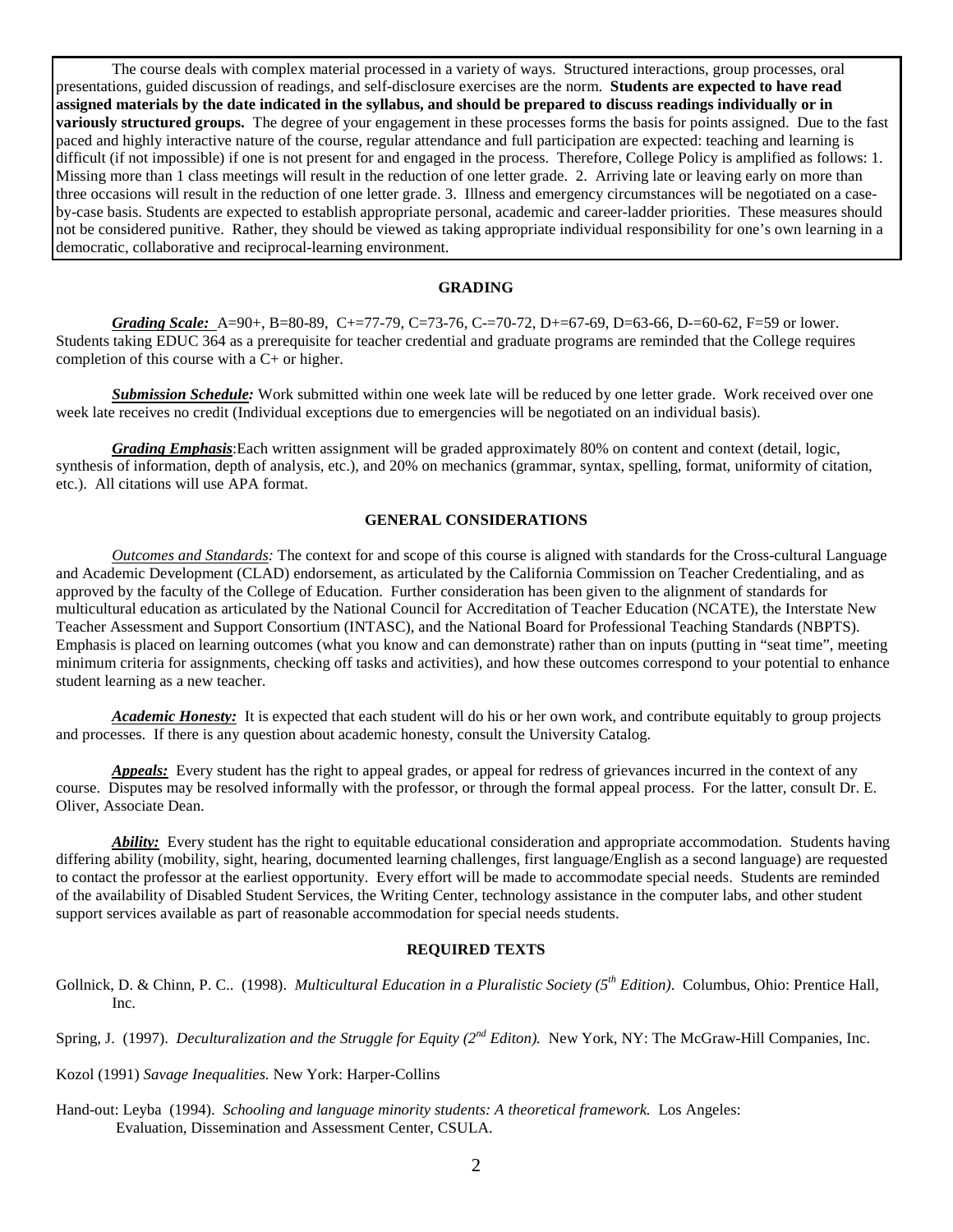### **Optional:**

Cummins, J. (1996). *Negotiating identities: Education for empowerment in a diverse society*. Ontario, CA: California Association for Bilingual Education

**NOTE:** All texts and readings MUST be brought to ALL class sessions.

#### **COURSE REQUIREMENTS**

#### *Assignments:*

All assignments are due on the dates indicated. Assignments must be typewritten/word processed, double-spaced and with standard margins. It is expected that all assignments will reflect university-level composition and exposition. Use of electronic spelling and grammar checking is encouraged. Submit 2 copies of all work - one will be returned to you with comments and the other will be retained on file.

### **1. Personal History.** Examining your own culture (10 points). **Due 9/19/01**

Write a narrative essay about your own life, describing the experiences that have shaped your views of race, culture, and issues of diversity. Reflect on your own experiences in terms of your cultural reference, your family background, your interactions with others unlike yourself, and other factors determined by your own circumstances and your upbringing. In this assignment, you will explore within yourself, and commit to written form, (1) your identity as a learner, (2) how this affects your potential as a teacher, (3) and your identity as a member of a particular cultural/racial/ethnic group. Include SPECIFIC examples of events and situations that you feel shaped your views on these issues. Be sure to situate your examples in the context of assumptions about schooling and education. To the extent possible, relate your experiences to the theory and praxis in readings, class discussions and activities. Be prepared to discuss your assignment within a larger class dialogue on 9/19/01

#### **2. Family Background Assignment**: (10 points) **Due 10/17/01**

By researching and studying one's own background it is possible to gain an appreciation about ways in which we share many similarities and differences. In this assignment you are to construct a family 'tree' that includes as much information as you can gather about your family background including religious affiliation, ethnicity, culture, language(s), country of origin, education/occupation and any other information you think is of interest and value.

The format you use to illustrate the information is up to you. It can be as formal as genealogical tree or informal as a narrative. Of course the depth of this report is somewhat limited by time constraints, personal resources and any information you may have collected prior to this assignment. Please indicate these limitations on your report. This assignment is due 10/17/01

**3. Research Paper and Panel Presentation.** Examining multicultural/multilingual issues selected by each group (25 points written/15 points oral). **Due on 11/27/01**

In heterogeneous groups of four (4) to five (5) students, you will develop, as a group, a multicultural research paper, which you will formally present to the class. Your research should include at least 3 sources from the ERIC database, at least 3 sources from the Internet, at least 3 professional journal articles, and at least one of the texts used in class. References must be exclusive of one another. Your paper will include:

- 1. a cover page listing the title, a 2-3 paragraph/200 word abstract, full names of all group members
- 2. a narrative that describes the issue, including its historical context,
- 3. a description of why the issues is significant in the field of education,
- 4. your position on the issue and why you have taken that position,
- 5. a defense (rationale) for taking the position with appropriate references,
- 6. a conclusion regarding the issue, with recommendations for action,
- 7. an annotated bibliography of all references consulted, and
- 8. attachments such as your visual aids for the presentation, graphic organizers, or any supplementary
	- material developed to enhance student learning.

The length of the paper is determined by the degree to which you articulate the requirements outlined above. Depth of analysis is more important than providing in-depth description. In other words, your paper should answer WHY and HOW, more importantly than WHO, WHAT, WHEN, or WHERE. The paper should be stapled together, and not placed in any kind of binder.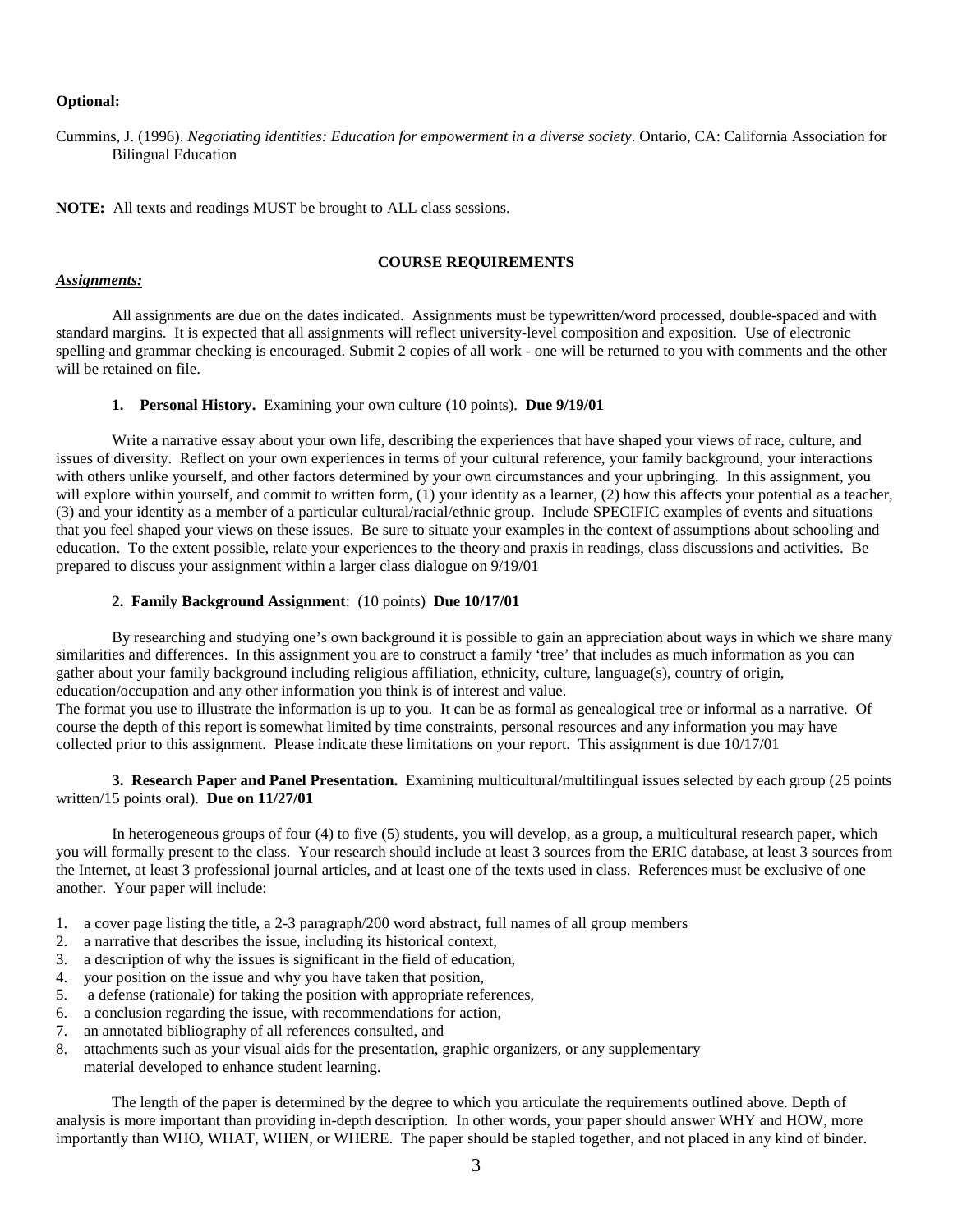Please put your effort into articulating the issue, not developing some time consuming cover on the computer. All papers are due on the day your group presents!

Your panel presentation will be 20 minutes in length. You will present a synopsis of your issue, accompanied by appropriate visual, aural and or tactile aids. The mode of presentation may include skits, simulations, debate, Socratic dialogue, or some other form of multi-modal presentation. You are cautioned NOT to read from the text of your paper. In addition to the 20 minute presentation, you will plan to respond to questions for no more than 10 minutes. Therefore, your group should be prepared to be "on" for  $1/2$  hour. It is a group responsibility to practice and time the presentation and  $\overline{O} \& \overline{A}$  session: presentations which are more than 3 minutes long or short of these parameters will have the grade reduced appropriately (refer to the grading rubric to be distributed separately). At the time of your presentation, you will provide each classmate and the professor with a stapled handout, which includes Items 1, 7 and 8, above. Peer assessment of presentations will be incorporated into the grading process. (Panel Presentations due on November 28, 2001)

## **4. Outcome Assessment.** Your opportunity to examine your own learning (25 points). **Due on 12/5/01**

You will select the most important learning or closely related sets of learning you have acquired during the course. You will write in detail:

- (1) what you learned,
- (2) how you knew you were learning something of significance (assessing your own learning),
- (3) how this will shape your attitudes and demonstrated behaviors as a teacher or in future intercultural interaction, and
- (4) how you will demonstrate overall "cultural competence" (as this definition is developed in class)

Emphasis is placed on your ability to synthesize data around the topic you select, your depth of reflective analysis, your ability to articulate the cognitive, behavioral and affective domains of your learning, and the relationship of this topic to your future growth and professional practice. This assignment is due on the last day of class (December 5, 2001)!

**5. Attendance and Participation.** (15 points) Daily Reflections, Quickwrite activities and other in- class assignments are counted as part of the participation points.

### **Possible Topics for Panel Presentations EDUC 364**

- 1. Are dual-language immersion models effective in terms of bilingual education?
- 2. Should we educate the children of undocumented workers? Why?
- 3. Why is public education called the "great equalizer"?
- 4. Is multiculturalism a better approach to diversity than cultural assimilation?
- 5. What are the goals and benefits of the "English plus" movement?
- 6. What impact does poverty have on education?
- 7. What curriculum should be designed for diverse students?
- 8. What is bilingual education?
- 9. What is Proposition 227 and what has been the impact on the education of English language learners?
- 10. How should schools that are just and humane look like?
- 11. How should we educate "other people's children?"
- 12. How could we expand the "parameters of success" of schooling?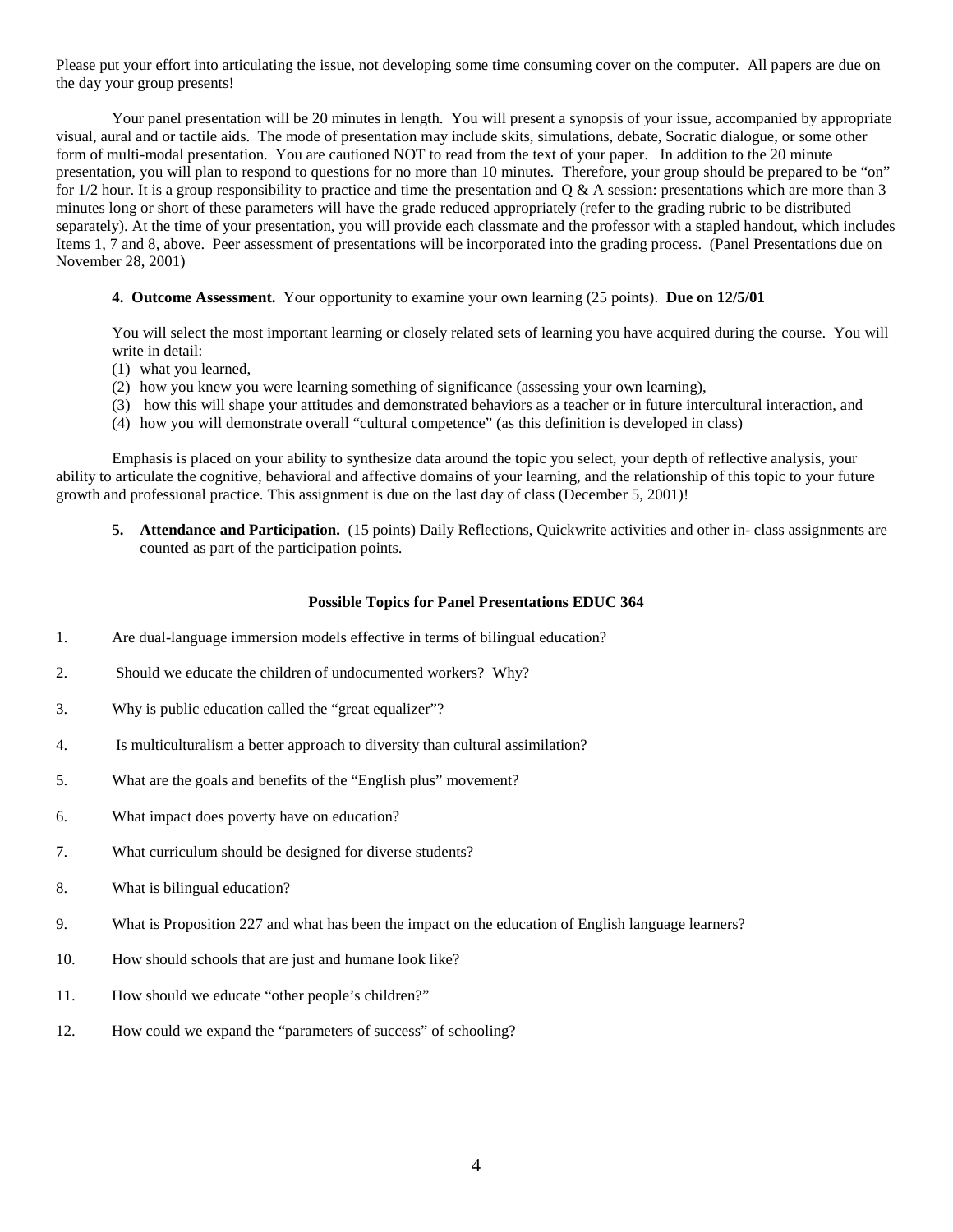## **Tentative Course Outline**

The instructor reserves the rights to modify the schedule below when deemed appropriate.

| Date                 | <b>Topic</b>                                                            | <b>Assignment</b>                  |
|----------------------|-------------------------------------------------------------------------|------------------------------------|
| Session 1            | Needs sensing; course overview; what is culture?                        |                                    |
| 8/29/01              |                                                                         |                                    |
| Session 2            | Nature of culture: Brief history and scope of the notion<br>of culture. | Gollnick & Chinn, Ch. 1, 2         |
| 9/05/01              | Selection of panels.                                                    |                                    |
|                      |                                                                         |                                    |
| Session 3            | Manifestations of culture in the classroom: Working                     | Gollnick & Chinn, Ch. 3, 4         |
| 9/12/01              | with diverse populations.                                               |                                    |
| Session 4            | Personal history presentations                                          | Personal history due!              |
| 9/19/01              |                                                                         | Spring, Ch 1, 2, 3                 |
| Session 5            | Cultural contact. Cultural diversity in the U.S. and                    | Kozol Ch. 1, 2                     |
| 9/26/01              | California, changing demographics; Growing poverty                      | Spring, $Ch$ 4,5, 6                |
|                      | of children.                                                            |                                    |
| Session 6            | Cultural pluralism and instructional methods: Issues in                 | Gollnick & Chinn, Ch. 9            |
| 10/03/01             | curriculum development and social policy                                | Kozol, Ch 3, 4                     |
|                      |                                                                         |                                    |
| Session 7            | Models of multicultural education.                                      | All other chapters from Gollnick & |
| 10/10/01             |                                                                         | Chinn are due!                     |
| Session 8            | <b>Family Tree Presentations</b>                                        | <b>Family Trees due!!!</b>         |
| 10/17/01             |                                                                         |                                    |
| Session 9            | Culturally responsive teaching: Methods and materials                   | Gollnick & Chinn, pp. 339 - 353    |
| 10/24/01             |                                                                         | Kozol, ch 4, 5                     |
| Session 10           | Culture and language. Language structure and use;                       | Krashen in Leyba                   |
| 11/1/01              | language acquisition                                                    |                                    |
| (HACU)<br>Session 11 | The role of primary language in second language                         | Cummins in Leyba;                  |
| 11/7/01              | learning.                                                               |                                    |
| Session 12           | Second Language acquisition strategies                                  | Krashen/Cummins in Leyba           |
| 11/14/01             | Group presentations                                                     | (Reread as Needed)                 |
| Session 13           |                                                                         |                                    |
| 11/21/01             | Session to work with panel                                              | Meet in groups for panel           |
|                      |                                                                         | presentations!                     |
| Session 14           | Group presentations                                                     |                                    |
| 11/28/01             | Synthesis of group presentations and connections to                     | <b>Panel Presentations Due</b>     |
|                      | course                                                                  |                                    |
| Session 15           | Parental involvement and culturally responsive                          | <b>Assessment Papers are due!</b>  |
| 12/5/01              | teaching: What have we learned?                                         |                                    |
|                      |                                                                         |                                    |
| Session 16           |                                                                         |                                    |
| 12/13/00             | Closure-Wrap up                                                         |                                    |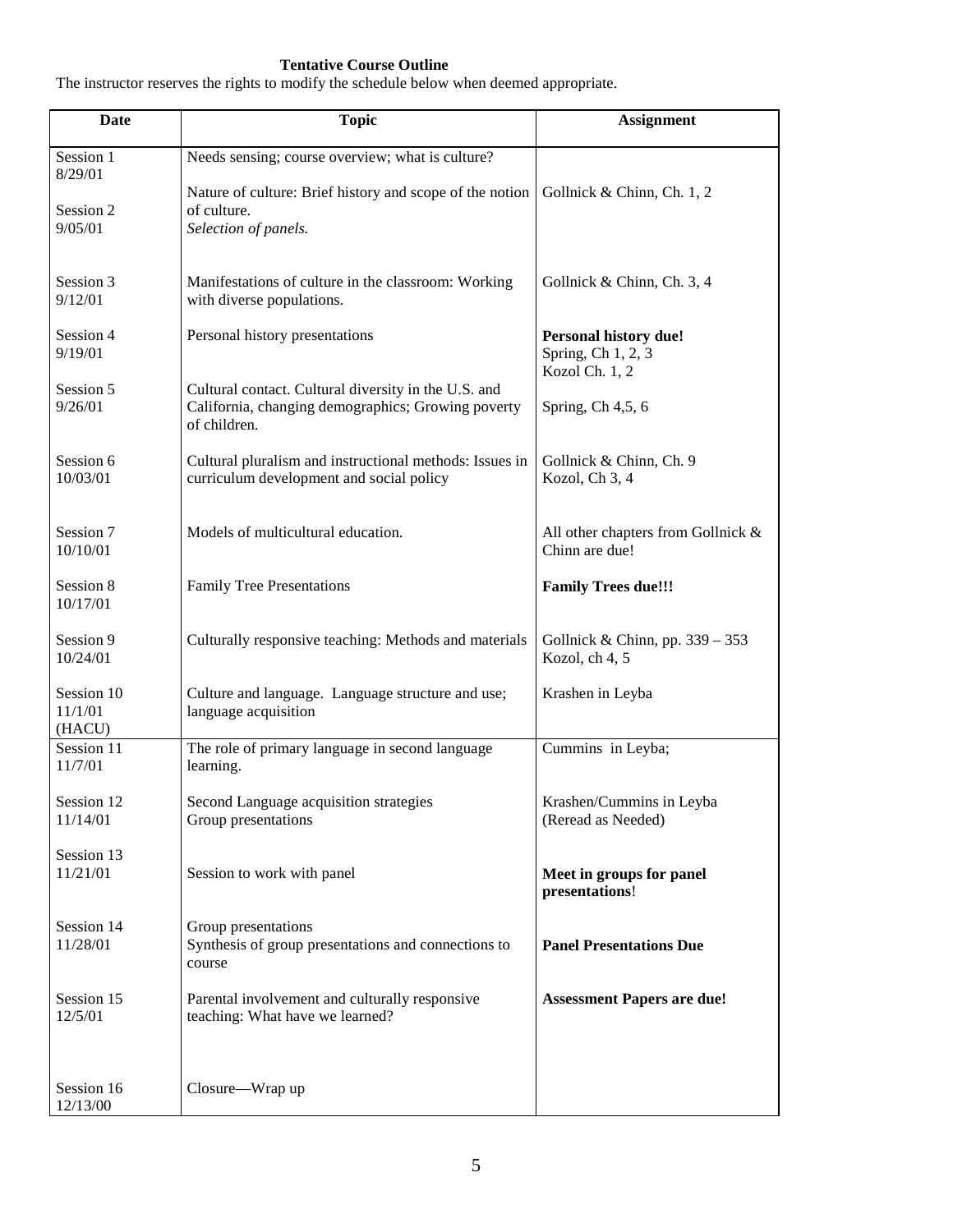## **Panel Presentation Evaluation EDUC 364**

- **1. Was the panel topic clearly defined?**
- **2. Did all group members have a significant role?**
- **3. Was the presentation convincing? Did it cover the main arguments necessary to persuade the audience of the topic statement?**
- **4. Did the panel presentation demonstrate effective communication strategies? Other than lecture?**

**Please Note:** Each panel group will be evaluated as a whole on a numerical system of 1 (lowest score) through 10 (highest score). Please indicate the score in the appropriate column for each of the items.

## **Group Evaluations**

|         | Points | Points | Points | Points<br>Item 4 |
|---------|--------|--------|--------|------------------|
| Group # | Item 1 | Item 2 | Item 3 |                  |
|         |        |        |        |                  |
|         |        |        |        |                  |
|         |        |        |        |                  |
| ∍       |        |        |        |                  |
|         |        |        |        |                  |
| 3       |        |        |        |                  |
|         |        |        |        |                  |
| 4       |        |        |        |                  |
|         |        |        |        |                  |
| з       |        |        |        |                  |
|         |        |        |        |                  |
| 6       |        |        |        |                  |
| Totals  |        |        |        |                  |

5. Other comments per Group # (Use back of sheet if necessary)